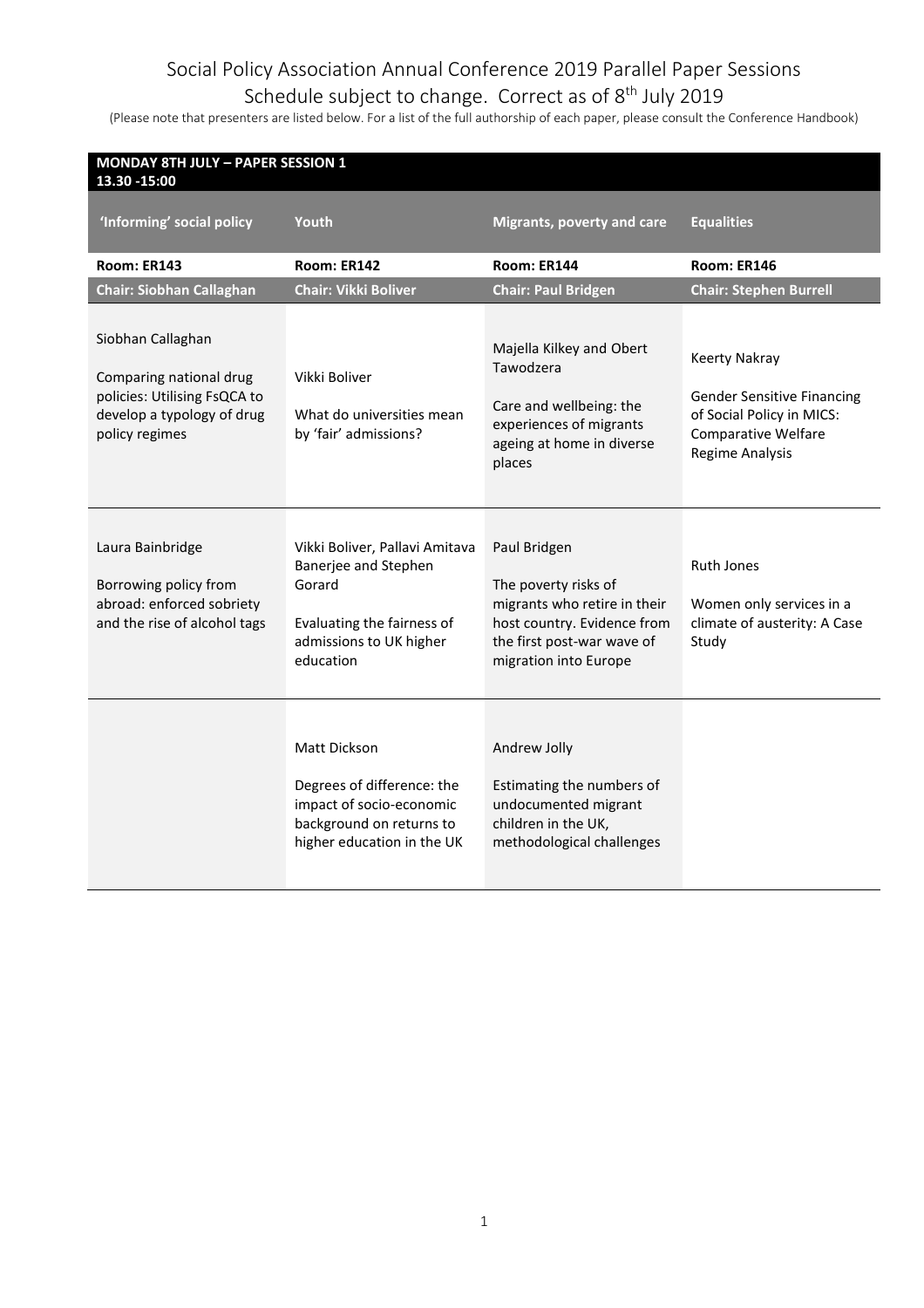#### Schedule subject to change. Correct as of 8<sup>th</sup> July 2019

| <b>MONDAY 8TH JULY - PAPER SESSION 1</b><br>13.30 -15:00 (Continued)                                                                                                                                                                          |                                                                                                                                                                                             |                                                                                                                                       |                                                                                                                                                                                 |                                                                                                                         |
|-----------------------------------------------------------------------------------------------------------------------------------------------------------------------------------------------------------------------------------------------|---------------------------------------------------------------------------------------------------------------------------------------------------------------------------------------------|---------------------------------------------------------------------------------------------------------------------------------------|---------------------------------------------------------------------------------------------------------------------------------------------------------------------------------|-------------------------------------------------------------------------------------------------------------------------|
| <b>Welfare States</b>                                                                                                                                                                                                                         | <b>Public Protection</b>                                                                                                                                                                    | <b>Symposium: The</b><br>state of welfare: crisis<br>or opportunity?<br><b>Convenor: Kayleigh</b><br><b>Garthwaite</b>                | Symposium:<br><b>Universal Credit:</b><br>securing the future<br>for low income<br>households? - part 1<br><b>Convenor: Rita</b><br><b>Griffiths and Mark</b><br><b>Simpson</b> | <b>Symposium: The</b><br><b>Social Policy</b><br><b>Association 50 Years</b><br>On<br><b>Convenor: Robert M</b><br>Page |
| Room: ER147                                                                                                                                                                                                                                   | <b>Room: ER155</b>                                                                                                                                                                          | Room: ER157                                                                                                                           | <b>Room: ER153</b>                                                                                                                                                              | Room: ER152                                                                                                             |
| <b>Chair: Enrico Reuter</b>                                                                                                                                                                                                                   | <b>Chair: Christina</b><br><b>Pantazis</b>                                                                                                                                                  | <b>Chair: Adrian Sinfield</b>                                                                                                         | <b>Chair: Josie Tucker</b><br>and Louisa<br><b>McGeehan</b>                                                                                                                     | <b>Chair: Robert M Page</b><br>and Tina Haux                                                                            |
| Christala Sophocleous<br>Tracing the uneven<br>rise of social value<br>across England and<br>Wales and its impact<br>on patterns of welfare<br>pluralism                                                                                      | Christina Pantazis<br>When FGM-<br>Safeguarding<br>becomes harmful:<br>examining the<br>impacts of<br>safeguarding policy<br>and practice on<br>Somali families in<br><b>Bristol</b>        | Kevin Farnsworth<br>and Zoë Irving<br>Social policy in<br>hostile times:<br>economic crisis,<br>political crisis and<br>social crisis | <b>Rita Griffiths</b><br>Does Universal Credit<br>encourage dual-<br>earning among<br>couples with<br>children?                                                                 | <b>Tina Haux</b><br>The Social Policy<br><b>Association From</b><br>1980 to the Present<br>Day                          |
| Lukas Pfaffle<br>The Welfare State. An<br><b>Ideal Type</b>                                                                                                                                                                                   | Sara Hammond<br>Struggling to be heard<br>in an environment<br>where professionals<br>prioritise protection<br>over participation: a<br>case for policy change<br>in the Family Court       | Stephen Crossley,<br>Kayleigh Garthwaite,<br>and Ruth Patrick<br>The fragmentation<br>of poverty in the<br>UK: what's the<br>problem? | Sophie Howes<br>Early warnings: access<br>to justice in Universal<br>Credit                                                                                                     | Robert M Page<br>The Social<br>Administration<br>Association, 1967-80                                                   |
| Enrico Reuter<br>Sovereignty and<br>British social policy:<br>An ideal-typical<br>analysis of national<br>and popular<br>sovereigntism as<br>factors of the<br>Conservative and<br>Labour parties' social<br>policies and welfare<br>rhetoric | David Pritchard<br>"Race', ethnicity, and<br>the social policy<br>dimensions of<br>criminal justice policy:<br>examining missing<br>person incidents<br>amongst ethnic<br>minority groups.' | Ruth Patrick and<br>Sharon Wright<br>Promising a better<br>welfare future?<br>Scotland's new social<br>security system                | Lisa Scullion<br>Navigating the<br>minefield: Universal<br>Credit and transitions<br>from military to<br>civilian life                                                          |                                                                                                                         |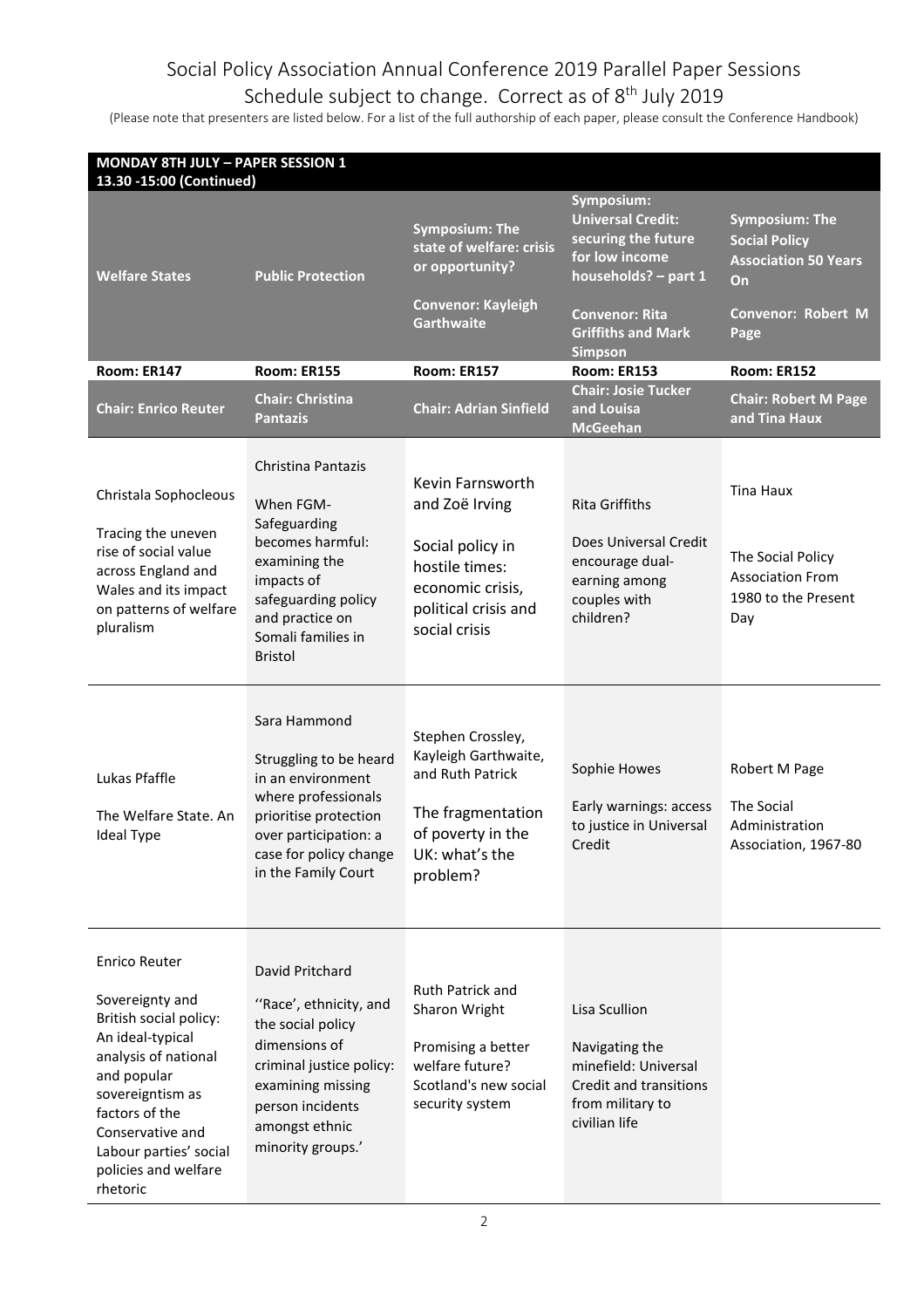#### Schedule subject to change. Correct as of 8<sup>th</sup> July 2019

| <b>MONDAY 8TH JULY - PAPER</b><br><b>SESSION 2</b><br>15:45 - 17:15                                          |                                                                                                                                                                                |                                                                                                                                                                                        |                                                                                                                                                                                      |
|--------------------------------------------------------------------------------------------------------------|--------------------------------------------------------------------------------------------------------------------------------------------------------------------------------|----------------------------------------------------------------------------------------------------------------------------------------------------------------------------------------|--------------------------------------------------------------------------------------------------------------------------------------------------------------------------------------|
| <b>Adult social care: prospects</b><br>and possibilities                                                     | Social policy and the<br>voluntary and community<br>sector                                                                                                                     | Inclusive methods and social<br>policy                                                                                                                                                 | Gender                                                                                                                                                                               |
| Room: ER143                                                                                                  | Room: ER144                                                                                                                                                                    | Room: ER147                                                                                                                                                                            | Room: ER146                                                                                                                                                                          |
| <b>Chair: Bob Hudson</b>                                                                                     | <b>Chair: Roger Smith</b>                                                                                                                                                      | <b>Chair: Sarah Banks</b>                                                                                                                                                              | <b>Chair: Stephen Burrell</b>                                                                                                                                                        |
| <b>Bob Hudson</b><br>Where next for Adult Social<br>Care?                                                    | Elizabeth Bailey<br>Beyond Schools: Informal<br>education and employability<br>support in the voluntary<br>sector from the 1970s to the<br>present day                         | Elizabeth Sanderson<br>Does active participation make<br>a difference? The impact of<br>coproduction of a youth<br>employment programme on<br>participant satisfaction and<br>outcomes | Helen Kowalewska<br>Bringing Women on<br>Board? 'Women-<br>Friendly' Welfare States<br>and Gender Balance in<br>Top Jobs                                                             |
| Wesley Key<br>The Increased Prevalence of<br>"Life after Ninety": how<br>should service planners<br>respond? | Nick Ellison<br>Understanding civic life:<br>personal and community<br>factors as predictors of<br>different types of<br>community engagement                                  | Sarah Banks<br>Pathways to co-impact:<br>participatory action research<br>for social change                                                                                            | Ellie Suh<br>Gender difference in<br>young adults' retirement<br>saving decision-making<br>process: A multi-group<br>analysis using Structural<br><b>Equation Modelling</b><br>(SEM) |
| Agnes Turnpenny<br>Migrant care workers in the<br>UK: an analysis of<br>sustainability of care at<br>home    | Cristina Asenjo Palma<br>Helping people navigate the<br>system or change the<br>system? A comparative<br>analysis of asset-based and<br>rights-based approaches in<br>Scotland | <b>Dillon Newton</b><br>Walking, Talking and Sensing<br><b>Urban Multiculture:</b><br>Understanding Narratives of<br>Community in the Materialities<br>of Place and Difference         | Ruby Chau<br>Securing Income for<br>Women in Older Age -<br>complementary and<br>replacement measures<br>for work-based pension<br>in Hong Kong and South<br>Korea                   |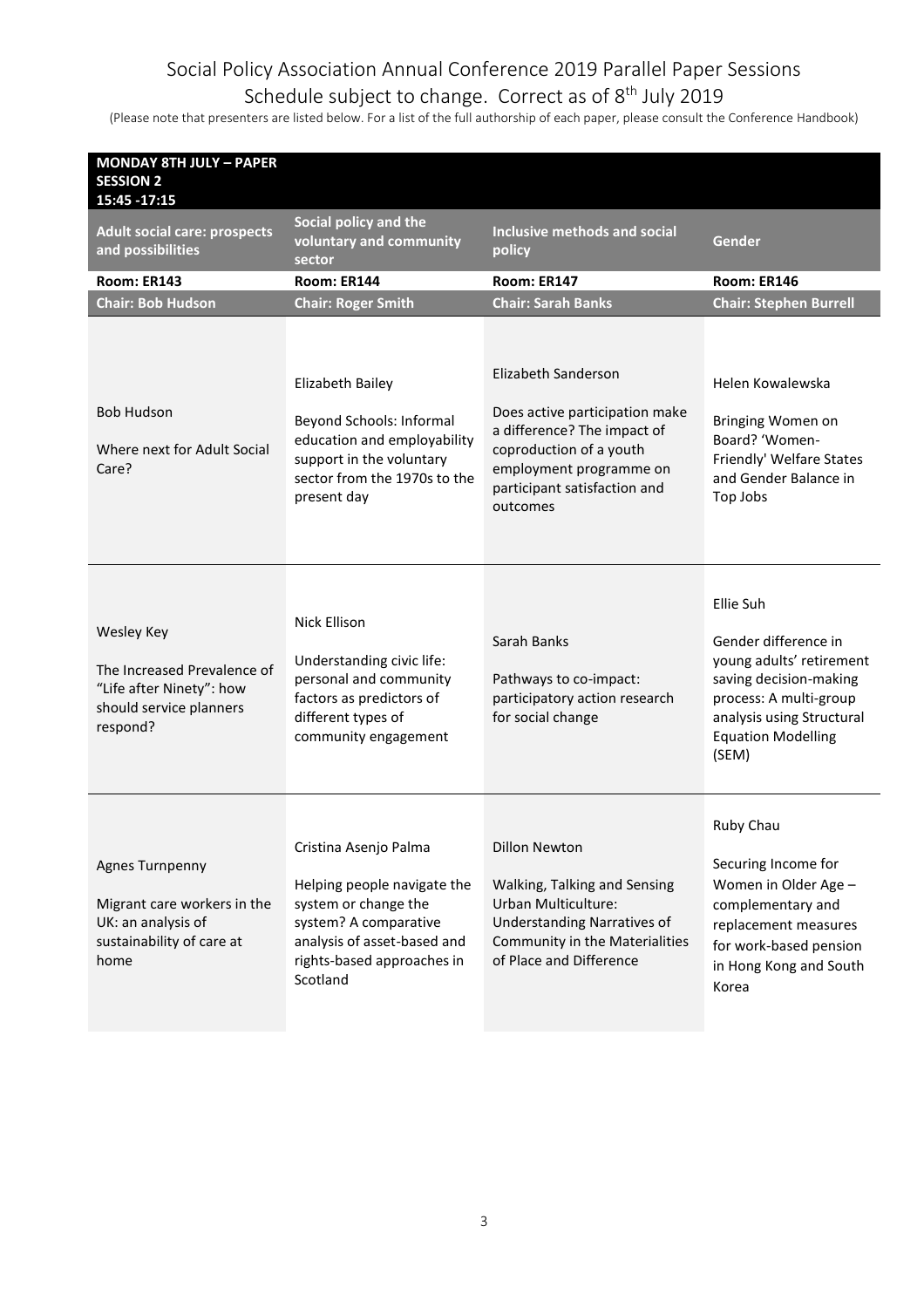### Social Policy Association Annual Conference 2019 Parallel Paper Sessions Schedule subject to change. Correct as of 8<sup>th</sup> July 2019

| Yuan Shie Hwang and Li-<br><b>Hsin Chuang</b>                            |
|--------------------------------------------------------------------------|
| Can community care<br>services promote<br>empowerment of the<br>elderly? |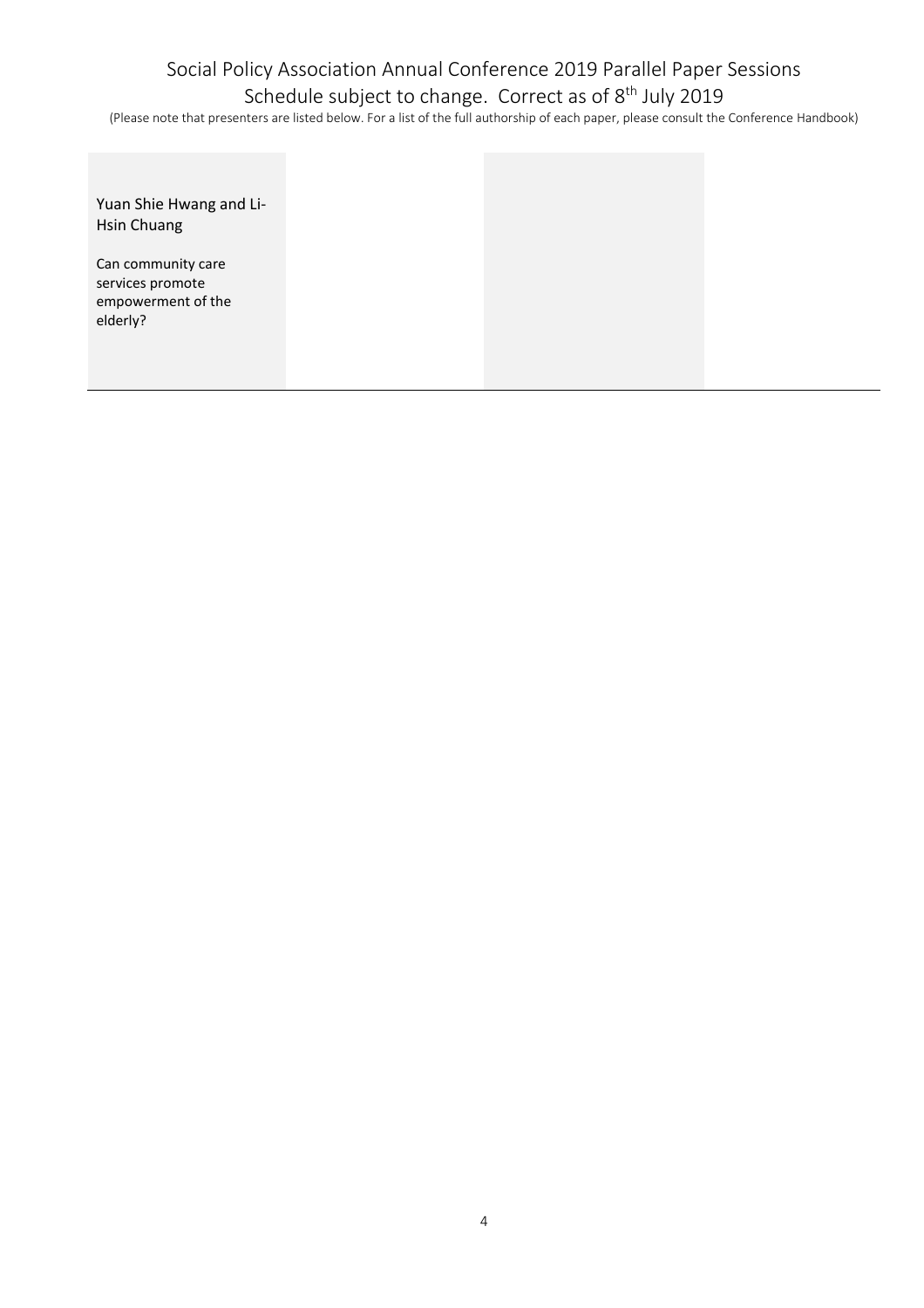#### Schedule subject to change. Correct as of 8<sup>th</sup> July 2019

| <b>MONDAY 8TH JULY - PAPER SESSION 2</b><br>15:45 -17:15 (Continued)                                                                                         |                                                                                                                             |                                                                                                                                                                                                 |                                                                                                                                                                                                     |                                                                                                                                                      |
|--------------------------------------------------------------------------------------------------------------------------------------------------------------|-----------------------------------------------------------------------------------------------------------------------------|-------------------------------------------------------------------------------------------------------------------------------------------------------------------------------------------------|-----------------------------------------------------------------------------------------------------------------------------------------------------------------------------------------------------|------------------------------------------------------------------------------------------------------------------------------------------------------|
| <b>Housing and</b><br><b>Homelessness</b>                                                                                                                    | <b>Family Change</b>                                                                                                        | Symposium:<br><b>Producing policy</b><br>through arts-based<br>inquiry: innovations<br>and insights for<br>tackling violence and<br>abuse<br><b>Convenor: Ros</b><br><b>Walling -Wefelmeyer</b> | Symposium:<br><b>Inequalities in 21st</b><br>century Britain:<br>Latest evidence for<br>the living standards,<br>health and physical<br>security domains<br><b>Convenor: Polly</b><br><b>Vizard</b> | <b>Symposium: Secure</b><br>Futures - building a<br>social security system<br>that works for children<br><b>Convenor: Josephine</b><br><b>Tucker</b> |
| Room: ER146                                                                                                                                                  | Room: ER155                                                                                                                 | Room: ER152                                                                                                                                                                                     | Room: ER153                                                                                                                                                                                         | Room: ER157                                                                                                                                          |
| <b>Chair: Anya Ahmed</b>                                                                                                                                     | <b>Chair: Peter Selman</b>                                                                                                  |                                                                                                                                                                                                 | <b>Chair: Polly Vizard</b>                                                                                                                                                                          | <b>Chair: Ruth Lister</b>                                                                                                                            |
| Christina Carmichael<br>"Getting Stuck": A<br>Qualitative<br>Examination of the<br><b>Barriers to Exiting</b><br>Homelessness<br><b>Services</b>             | Emma Geddes<br>Understanding birth<br>mothers' experiences<br>of adoption                                                   | Sui-Ting King<br>The Shape of Me': An<br>Arts-Based Approach<br>to Understanding the<br>Impact of Coercive<br>Control                                                                           | Polina Obolenskaya<br>Economic<br>inequalities in 21st<br>century Britain                                                                                                                           | Josephine Tucker<br>Secure futures for<br>children: developing a<br>principles-based social<br>security system                                       |
| Anya Ahmed<br>Person-centred<br>practice?<br>Homelessness<br>prevention under the<br>Housing Act (Wales)<br>2014                                             | Peter Selman<br>Intercountry adoption<br>as a response to<br>natural disaster                                               | Ros Walling-<br>Wefelmeyer<br><b>Scrapbooking Sexual</b><br>Violence with<br>Individuals and<br>Organisations:<br>Collating and<br>Connecting<br>Experiences                                    | Kritty Treebhoohun<br>Health outcomes and<br>inequalities in Britain<br>in the wake of the<br>financial crisis,<br>economic downturn<br>and onset of<br>austerity                                   | Donald Hirsch<br>Safety nets and<br>minimum income<br>standards: how to<br>think about income<br>levels for social<br>security                       |
| Jan Flaherty<br>Homeless in Oxford:<br>Early reflections on<br>and evidence about<br>recent policy changes<br>on people's<br>experiences of<br>homelessness' | Winona Shaw<br>Improving policy for<br>separated families in<br>the UK: Lessons from<br>a study of non-<br>resident fathers | Nicole Westmarland<br>Using Theatre to<br><b>Train Front-Line</b><br>Police Officers on<br>Coercive Control                                                                                     | Kerris Cooper<br>Physical safety and<br>security: trends and<br>inequalities in 21st<br>century Britain                                                                                             | <b>Kitty Stewart</b><br>What is the role of<br>universalism in tackling<br>child poverty?                                                            |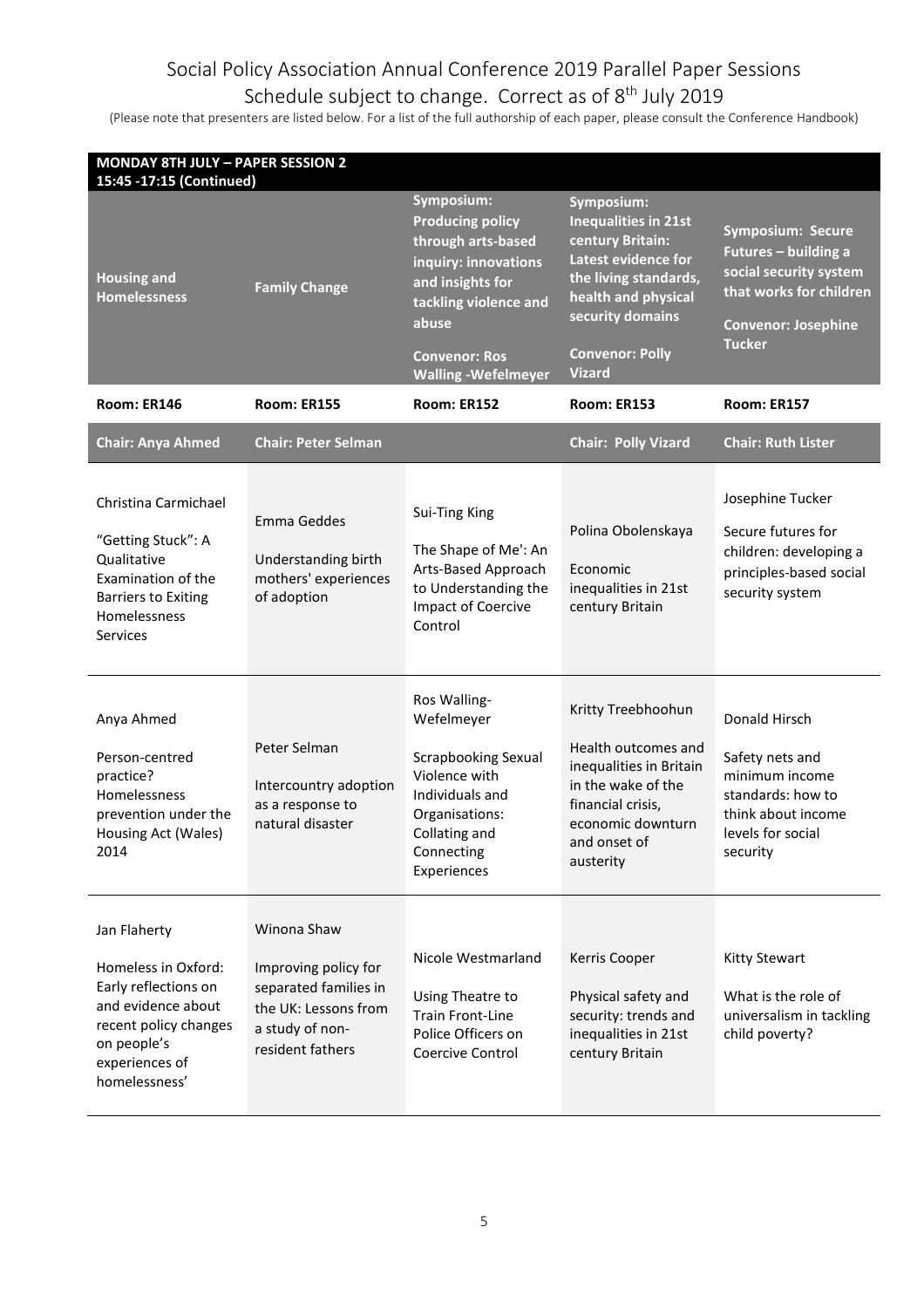#### Schedule subject to change. Correct as of 8<sup>th</sup> July 2019

| Ava Siu-mei Lau<br>Housing in multiple<br>occupation: From<br>market solutions to<br>policy initiatives' |  | Jane Millar<br>Transitions, changes<br>and income security     |
|----------------------------------------------------------------------------------------------------------|--|----------------------------------------------------------------|
|                                                                                                          |  | David Finch<br>Social security and the<br>future labour market |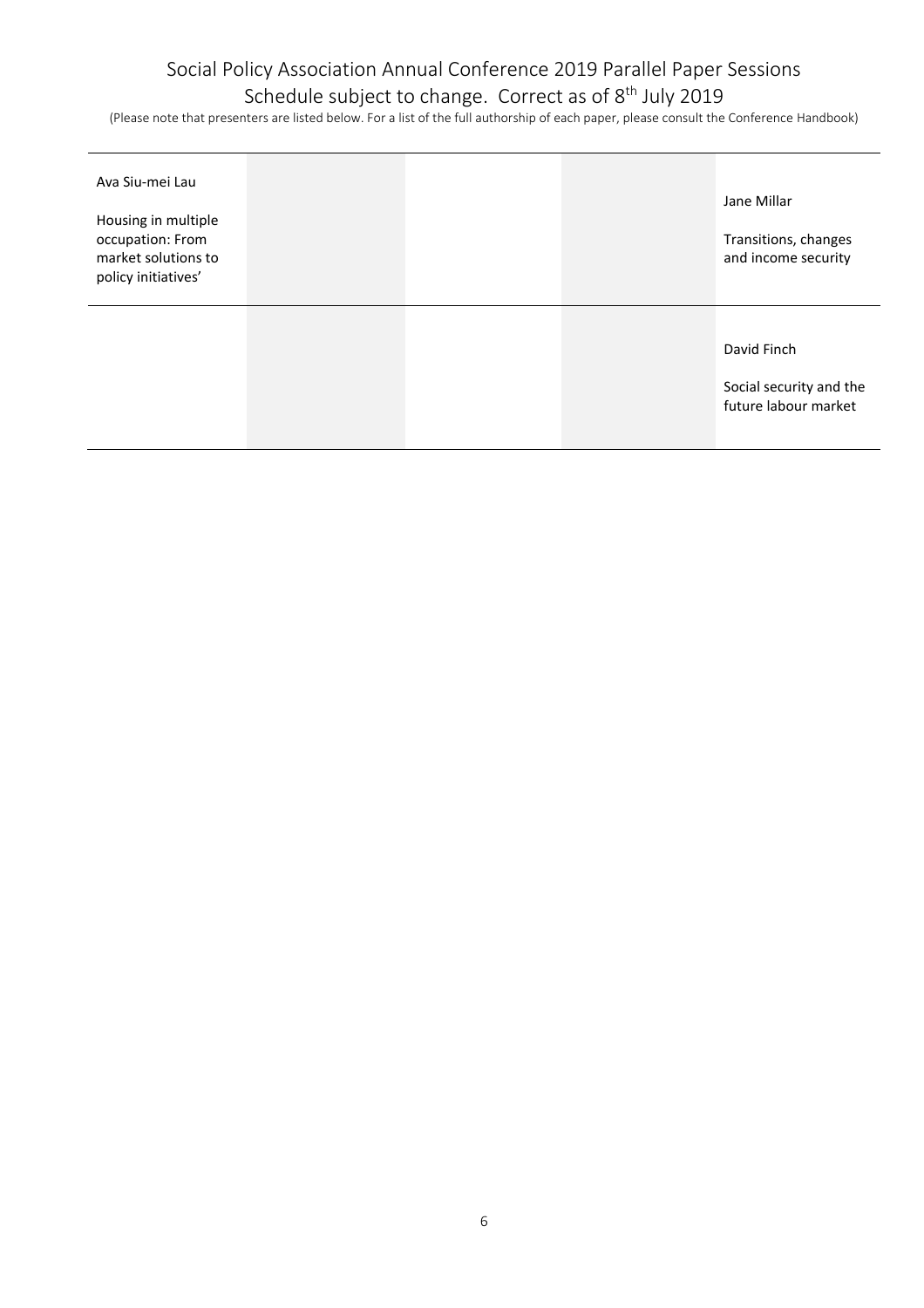### Schedule subject to change. Correct as of 8<sup>th</sup> July 2019

| <b>TUESDAY 9TH JULY - PAPER SESSION 3</b><br>$9.00 - 10.30$                                                                         |                                                                                                                                                                                                                                |                                                                                                                                                        |                                                                                                  |
|-------------------------------------------------------------------------------------------------------------------------------------|--------------------------------------------------------------------------------------------------------------------------------------------------------------------------------------------------------------------------------|--------------------------------------------------------------------------------------------------------------------------------------------------------|--------------------------------------------------------------------------------------------------|
| <b>Borders, rights and social</b><br>policy                                                                                         | <b>Violence and Abuse</b>                                                                                                                                                                                                      | Youth                                                                                                                                                  | Neo-liberalism, markets<br>and social policy                                                     |
| Room: ER146                                                                                                                         | Room: ER147                                                                                                                                                                                                                    | Room: ER142                                                                                                                                            | Room: ER152                                                                                      |
| Chair: Isabel Shutes                                                                                                                | <b>Chair: Catherine Donovan</b>                                                                                                                                                                                                | <b>Chair: Hannah King</b>                                                                                                                              | <b>Chair: Ian Greener</b>                                                                        |
| Bozena Sojka<br>Transnational social security<br>rights and belonging                                                               | Stephen Burrell<br>Contradictions in the English<br>policy terrain surrounding<br>work with men and boys to<br>prevent men's violence<br>against women                                                                         | <b>Rob MacDonald</b><br>A New Crisis in Youth<br>Transitions?<br>Underemployment and<br>Precarity as the New Youth<br>Condition                        | lan Greener<br>Neoliberalism and social<br>policy - being clear what we<br>are against (and for) |
| <b>Isabel Shutes</b><br>Beyond the Borders of the<br>Welfare State: Civil Society<br>Responses to the Migration<br>Crisis in Greece | Catherine Donovan<br>Falling through the cracks:<br>the lack of provision for<br>violent/abusive lesbian, gay,<br>bisexual and/or transgender<br>(LGBT) intimate partners<br>and the implications for an<br>equalities agenda' | Duncan Fisher<br>The perceptions and<br>experiences of gendered<br>work among young adult<br>social care workers in<br>Teesside, north-east<br>England | Anne Daguerre<br>Donald Trump and welfare<br>reform 2.0: workfare<br>through executive orders    |
| Sebnem Eroglu<br>Leaving Poverty Behind?                                                                                            | Alison Jobe and Helen<br>Williams<br>People with learning<br>disabilities and their<br>experiences of the Criminal<br>Justice System in cases of<br>sexual assault/ rape                                                       | Colin Webster<br>"Race', Class and European<br>Youth Policy: a political<br>economy of youth<br>impoverishment'                                        | Cangheng Liu<br>Needs of capital and needs<br>of labour                                          |
|                                                                                                                                     |                                                                                                                                                                                                                                | Hannah King<br><b>Predictably Precarious</b><br>Transitions - Where is the<br>Policy?                                                                  |                                                                                                  |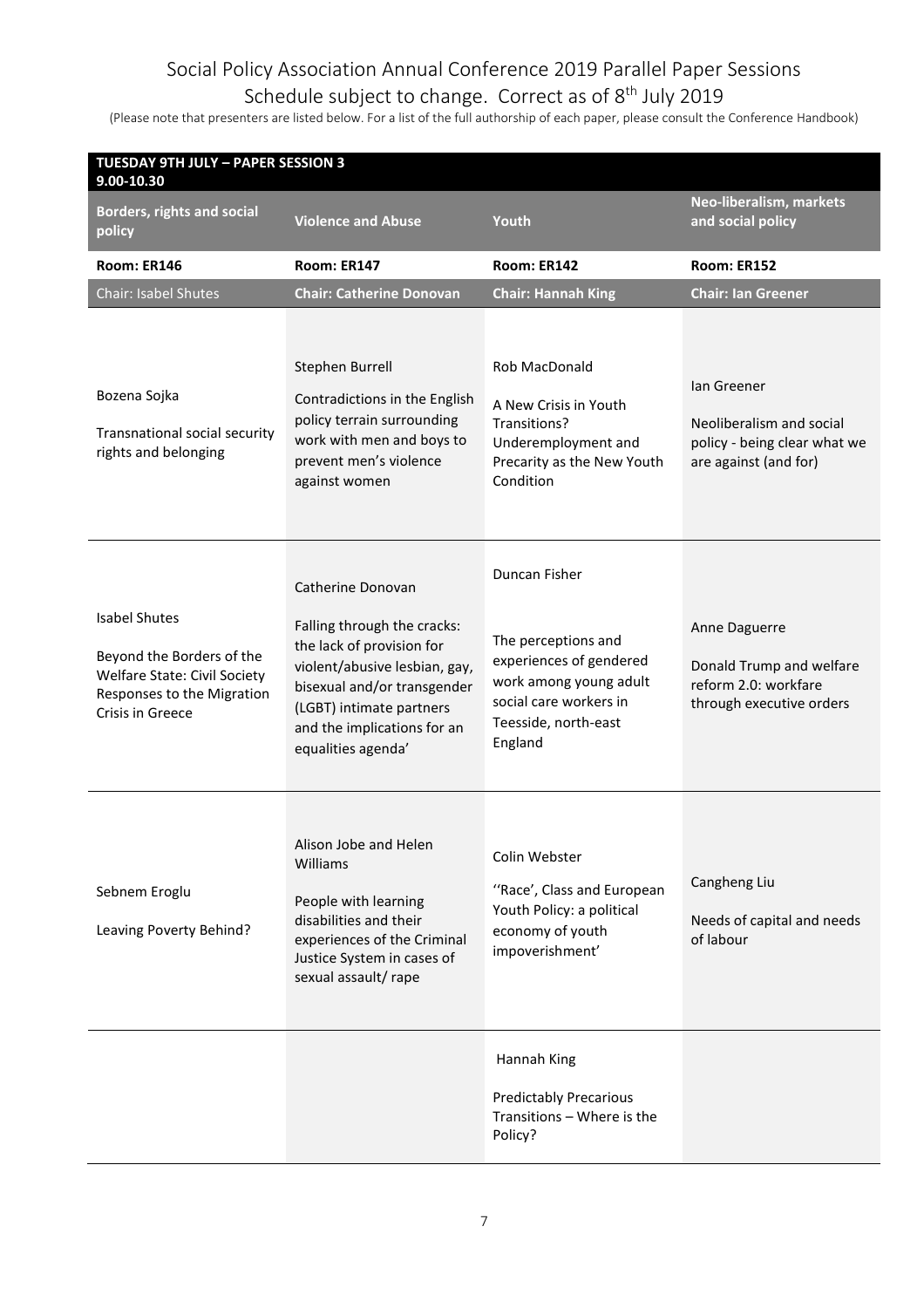#### Schedule subject to change. Correct as of 8<sup>th</sup> July 2019

| <b>TUESDAY 9TH JULY - PAPER SESSION 3</b><br>9.00-10.30 (Continued)                                                                             |                                                                                                                                                                              |                                                                                                                                  |                                                                     |
|-------------------------------------------------------------------------------------------------------------------------------------------------|------------------------------------------------------------------------------------------------------------------------------------------------------------------------------|----------------------------------------------------------------------------------------------------------------------------------|---------------------------------------------------------------------|
| Social policy and the<br>voluntary and community                                                                                                | <b>Mental health and social</b><br>policy                                                                                                                                    | <b>Symposium: Universal</b><br>Credit: securing the future<br>for low income<br>households? - part 2                             | Symposium: Developing<br>proposals for a better tax<br>system       |
| sector                                                                                                                                          |                                                                                                                                                                              | <b>Convenor: Rita Griffiths</b><br>and Mark Simpson                                                                              | <b>Convenor: Adrian Sinfield</b>                                    |
| Room: ER144                                                                                                                                     | <b>Room: ER155</b>                                                                                                                                                           | <b>Room: ER153</b>                                                                                                               | Room: ER157                                                         |
| <b>Chair: Markus Ketola</b>                                                                                                                     | <b>Chair: Nicola Moran</b>                                                                                                                                                   | <b>Chair: Iain Porter</b>                                                                                                        | <b>Chair: Adrian Sinfield</b>                                       |
| Rob Macmillan<br>The left and voluntary<br>action in England: Debates<br>in the 1940s and 2010s                                                 | Nicola Moran<br><b>Connecting People:</b><br>Implementing a social<br>intervention in community<br>mental health teams in<br>England                                         | Audrey MacDougall<br>Social security in Scotland:<br>lesson s from a new<br>approach                                             | Adrian Sinfield and<br>Jonathan Bradshaw<br>Taxation and poverty    |
| Markus Ketola<br>Neoliberal reforms in<br>divided societies: the<br>voluntary and community<br>sector in Northern Ireland                       | <b>Rich Moth</b><br>Traps, gaps and 'benefits<br>distress': the harmful<br>psychosocial impacts of<br>welfare reform for<br>claimants with mental<br>health needs in England | Mark Simpson and Ruth<br>Patrick<br>The introduction of<br>Universal Credit in<br>Northern Ireland: some<br>provisional findings | Alan Buckle<br>Recommendations for<br>making a better tax<br>system |
| John Mohan<br>Effects of the "great<br>recession" on the income<br>composition of English and<br>Welsh charities: a<br>longitudinal analysis    | Evan Williams<br><b>Activation and Mental</b><br>Health: the relationship<br>between JSA benefit<br>sanctions and anxiety<br>and/or depression                               | Sharon Wright<br>Universal Credit, policy<br>misdirection and<br>malevolent centralisation                                       | John Hills<br>Discussant                                            |
| Amy Sanders<br>How substantive<br>representation is being<br>achieved by the equalities<br>third sector in a third sector-<br>state partnership |                                                                                                                                                                              |                                                                                                                                  |                                                                     |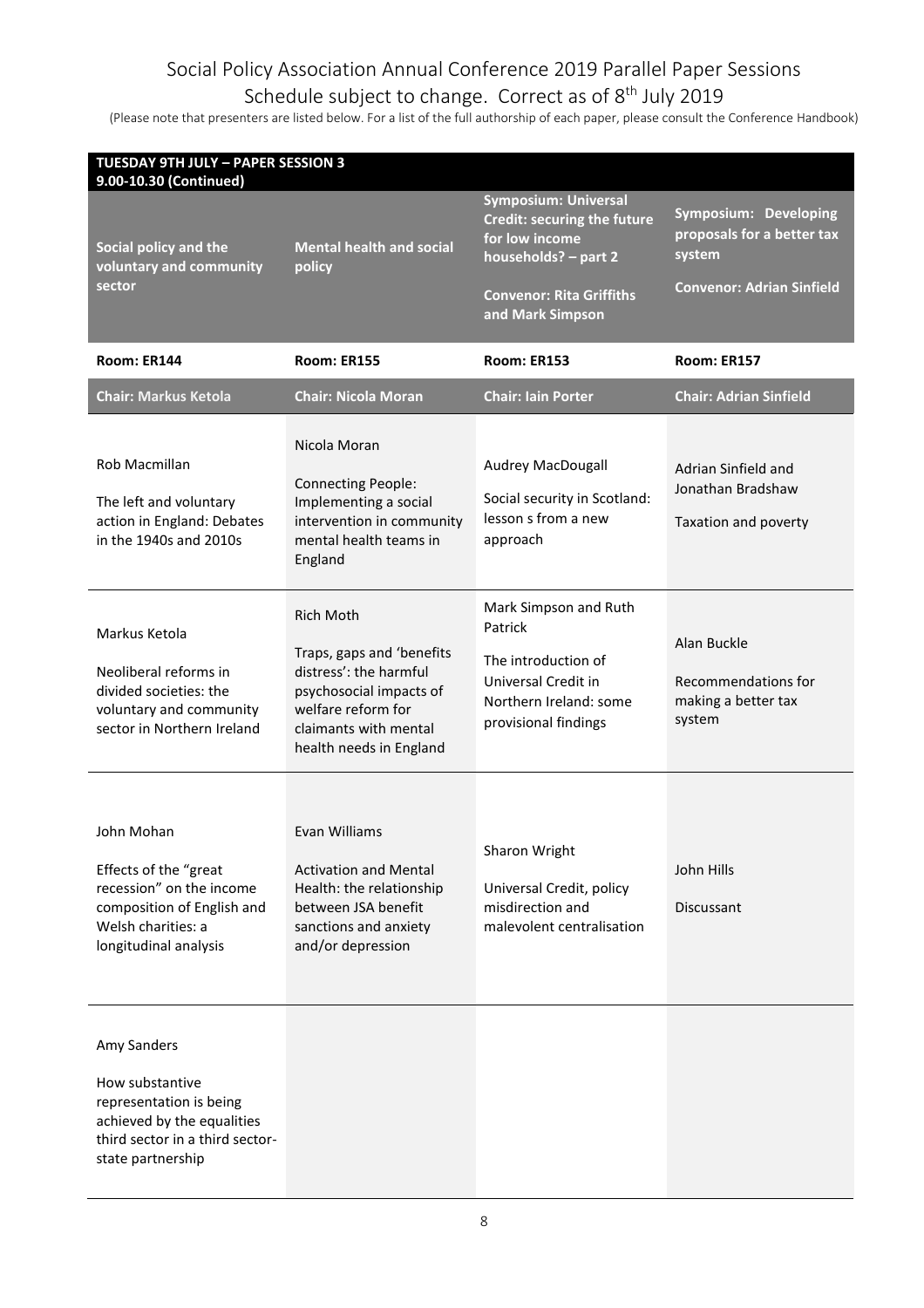#### Schedule subject to change. Correct as of 8<sup>th</sup> July 2019

| <b>TUESDAY 9TH JULY - PAPER SESSION 4</b><br>11:00-12:30                                                 |                                                                                                                                                                         |                                                                                    |                                                                                                                                                                                        |  |
|----------------------------------------------------------------------------------------------------------|-------------------------------------------------------------------------------------------------------------------------------------------------------------------------|------------------------------------------------------------------------------------|----------------------------------------------------------------------------------------------------------------------------------------------------------------------------------------|--|
| <b>Tax and social justice</b>                                                                            | <b>Families and social policy</b>                                                                                                                                       | <b>Funding social</b><br>expenditure                                               | <b>Organisations, professionals</b><br>and social policy                                                                                                                               |  |
| Room: ER144                                                                                              | <b>Room: ER155</b>                                                                                                                                                      | Room: ER146                                                                        | Room: ER147                                                                                                                                                                            |  |
| <b>Chair: David Byrne</b>                                                                                | <b>Chair: Roger Smith</b>                                                                                                                                               | <b>Chair: Kelly Hall</b>                                                           | <b>Chair: Sarah Banks</b>                                                                                                                                                              |  |
| Tania Burchardt<br>Is there a social consensus<br>on a 'riches line'?                                    | John-Paul McGauran<br>Keith Joseph, Iain Duncan<br>Smith and Welfare Reform:<br>From a Cycle of Deprivation<br>to Fractured Families                                    | Chaejeong Lee<br>A Comparative Study on<br>the Efficiency of Social<br>Expenditure | Dorota Osipovič<br>Exploring organisational<br>agency in the policy process:<br>implementation of<br>competitive procurement of<br>clinical services in the English<br>NHS (2013-2017) |  |
| David Byrne<br><b>Taxing Housing Wealth</b>                                                              | Sam Mohun Himmelweit<br>Policy entrepreneurs,<br>problems and solutions:<br>ideas and work-family<br>policy reform in England<br>and Germany, 1998-2008                 | Laura Quiroz<br>Outcomes Funds in the<br>UK: Towards greater social<br>impact?     | Viviana Ramirez<br>Officer-recipient relationships<br>and the effectiveness of policy<br>implementation                                                                                |  |
| Alex Waddan<br>Sustaining the<br>Unsustainable: Financing<br>Health Care spending in the<br>U.K and U.S. | Sung-Hee Lee<br>Not too much and not too<br>little - A comparative study<br>of free childcare through<br>the marketization of<br>provision in South Korea<br>and the UK | Kelly Hall<br>Care in Crisis: Innovation<br>in English Care Markets                | James Kaufman<br>Intensity, Moderation, and<br>the Pressures of Expectation:<br>Calculation and Coercion in<br>the Street-Level Practice of<br><b>Welfare Conditionality</b>           |  |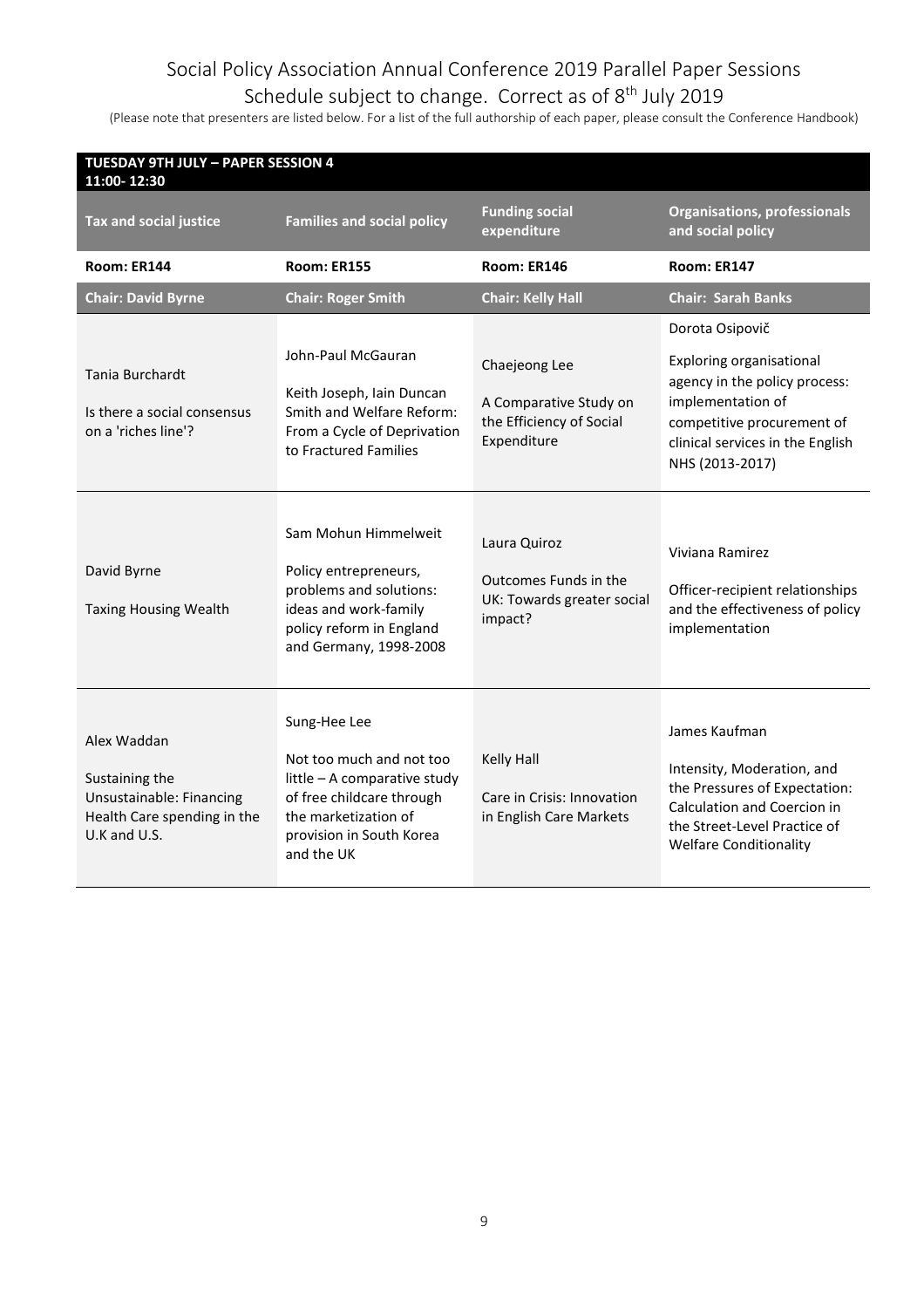#### Schedule subject to change. Correct as of 8<sup>th</sup> July 2019

| <b>TUESDAY 9TH JULY - PAPER SESSION 4</b><br>11:00-12:30 (Continued)                                                                                 |                                                                                                                            |                                                                                                                             |
|------------------------------------------------------------------------------------------------------------------------------------------------------|----------------------------------------------------------------------------------------------------------------------------|-----------------------------------------------------------------------------------------------------------------------------|
| <b>Symposium: Searching for a new</b><br>role of the welfare state in the era<br>of digital revolution: new luddism,<br>creativity, and basic income | <b>Symposium: Spaces of the welfare</b><br>state under austerity - part 1<br><b>Convenor: Ellen Stewart</b>                | Symposium: Pro-work, pro-business or<br>pro-poor? Making sense of in-work<br><b>benefits</b><br><b>Convenor: Joan Abbas</b> |
| Convenor: Young Jun Choi                                                                                                                             |                                                                                                                            |                                                                                                                             |
| <b>Room: ER153</b>                                                                                                                                   | <b>Room: ER152</b>                                                                                                         | <b>Room: ER157</b>                                                                                                          |
| <b>Chair: Young Jun Choi</b>                                                                                                                         | <b>Chair: Ellie Jupp</b>                                                                                                   | <b>Chair: Adrian Sinfield</b>                                                                                               |
|                                                                                                                                                      | Stephen Crossley                                                                                                           | Ewan Robertson                                                                                                              |
| Jung min Ryu<br>Why does the welfare state matter in<br>defusing new-luddism?                                                                        | 'Everywhere and nowhere':<br>interventions and services under<br>austerity                                                 | The Politics of Supplementing Wages in<br>the UK: To Fiscalisation and Back Again                                           |
| Young Jun Choi<br>Do welfare states make people more<br>creative?: Policy implication for<br>knowledge-based economies                               | <b>Ellen Stewart</b><br>Hospitals as social infrastructure:<br>making and unmaking hospitals in the<br><b>Scottish NHS</b> | Joan Abbas<br>In-work benefits in European welfare<br>states since the turn of the century:<br>what and why                 |
| Choi Jung Eun<br>Who supports universal basic<br>income? A case of South Korea                                                                       | Emma Davidson<br>A space for all?: The social space of the<br>public library in austerity                                  | Kevin Farnsworth<br>Corporate welfare or social welfare?:<br>the changing role and function of in-<br>work benefits         |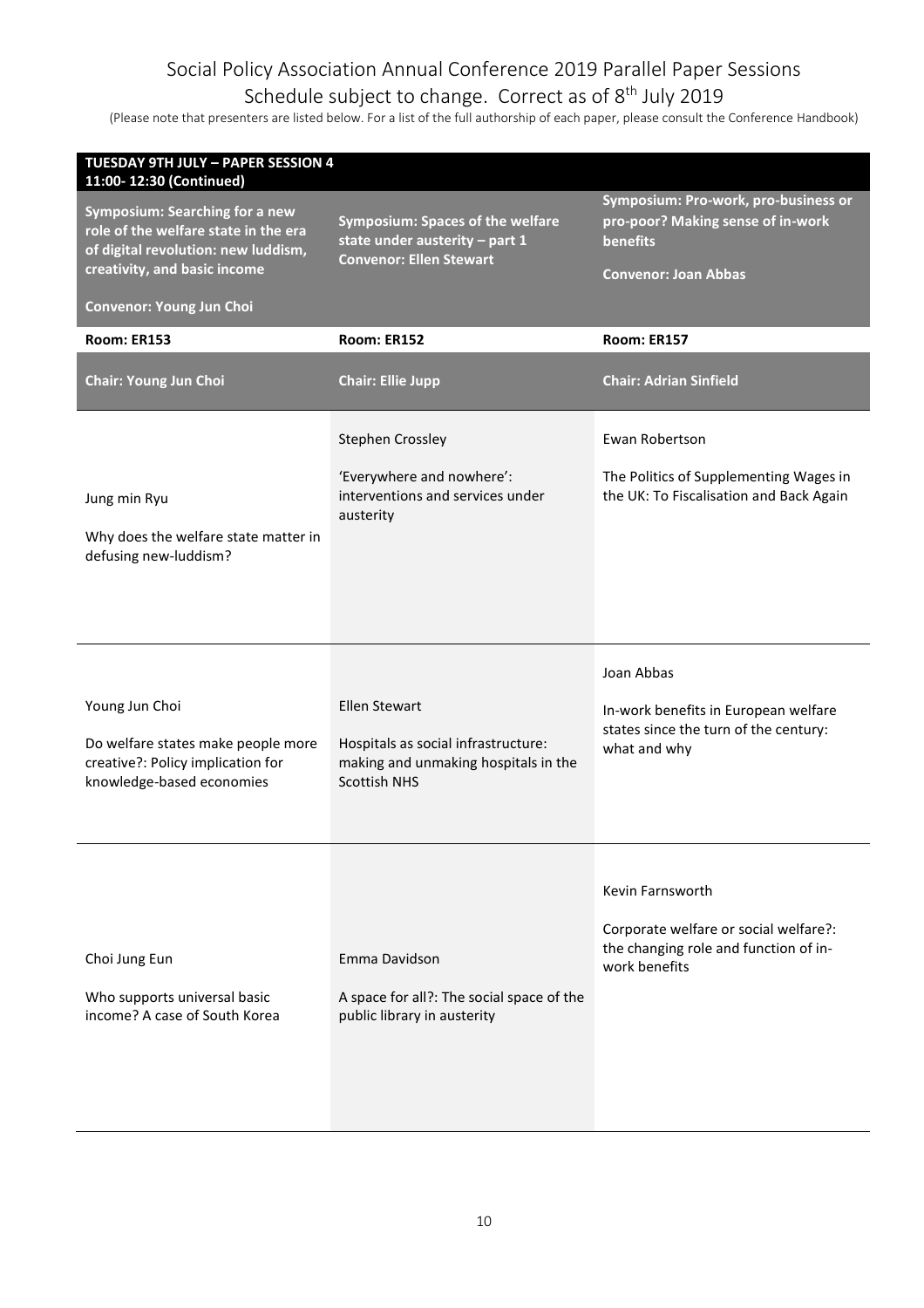#### Schedule subject to change. Correct as of 8<sup>th</sup> July 2019

| <b>TUESDAY 9TH JULY - PAPER SESSION 5</b><br>$15:45 - 17:15$                                                                                                                                   |                                                                                                                                                                                                                   |                                                                                                                                                                               |                                                                                                                                |
|------------------------------------------------------------------------------------------------------------------------------------------------------------------------------------------------|-------------------------------------------------------------------------------------------------------------------------------------------------------------------------------------------------------------------|-------------------------------------------------------------------------------------------------------------------------------------------------------------------------------|--------------------------------------------------------------------------------------------------------------------------------|
| Benefits                                                                                                                                                                                       | <b>International Social Policy</b>                                                                                                                                                                                | Youth                                                                                                                                                                         | Social policy,<br>innovation and<br>creativity                                                                                 |
| Room: ER144                                                                                                                                                                                    | Room: ER143                                                                                                                                                                                                       | Room: ER142                                                                                                                                                                   | Room: ER146                                                                                                                    |
| <b>Chair: Rana Jawad</b>                                                                                                                                                                       | <b>Chair: Peter Whiteford</b>                                                                                                                                                                                     | <b>Chair: Hannah King</b>                                                                                                                                                     | <b>Chair: Lee Gregory</b>                                                                                                      |
| Jack Newman<br>The Ontological<br>Assumptions of Universal<br>Credit                                                                                                                           | Kim Min Ji (Evelyn)<br>A comparative study of<br>economic development and<br>human development in the<br>context of South Korea: To what<br>extent has the country<br>"developed" over the last three<br>decades? | <b>Christine Huebner</b><br>Young people, global<br>citizenship and political<br>participation: How young<br>people feel as and have<br>problems with being world<br>citizens | Lee Gregory<br>Securing the discipline<br>over the next 50 years:<br>reflections on the<br>ideational core of Social<br>Policy |
| Kate Summers and David<br>Young<br>Universal simplicity? The<br>alleged simplicity of<br>Universal Credit and the<br>lived experience of means-<br>tested social security benefit<br>claimants | Peter Whiteford<br>Big Data Down Under: Assessing<br>Actuarial Valuations of the Social<br>Security System and the<br>"Investment Approach" to<br>welfare reform in Australia and<br>New Zealand                  | Ellie Suh<br>Wealth accumulation<br>among young British<br>adults: patterns and the<br>socio-economic<br>determinants                                                         | Gideon Calder and Beth<br>Watts<br>The 'Normative Deficit'<br>in Social Policy Analysis<br>and Why it Matters                  |
| Rana Jawad<br>The resurrection of social<br>assistance in global social<br>policy debates: evidence<br>from the MENA region                                                                    | Volkan Yilmaz<br>A critical analysis of dominant<br>ideas underpinning<br>contemporary social policy<br>trends: Problem formulations<br>and policy solutions                                                      | Marcin Gońda<br>Young adults as the missing<br>addressees of Polish social<br>policy                                                                                          |                                                                                                                                |
| Dirk Hofäcker<br>Securing old-age income in<br>times of rising employment<br>uncertainty: Comparing 7<br>European countries                                                                    | Nazli Kazanoglu<br>The Politics of Europeanisation<br>Patterns of Work and Family Life<br>Reconciliation Policy: Germany<br>and Turkey                                                                            | <b>Katherine Tonkiss</b><br>Cultural Education and the<br>Good Citizen: A Systematic<br>Analysis of a Neo-Liberal<br>Communitarian Policy<br>Trend                            |                                                                                                                                |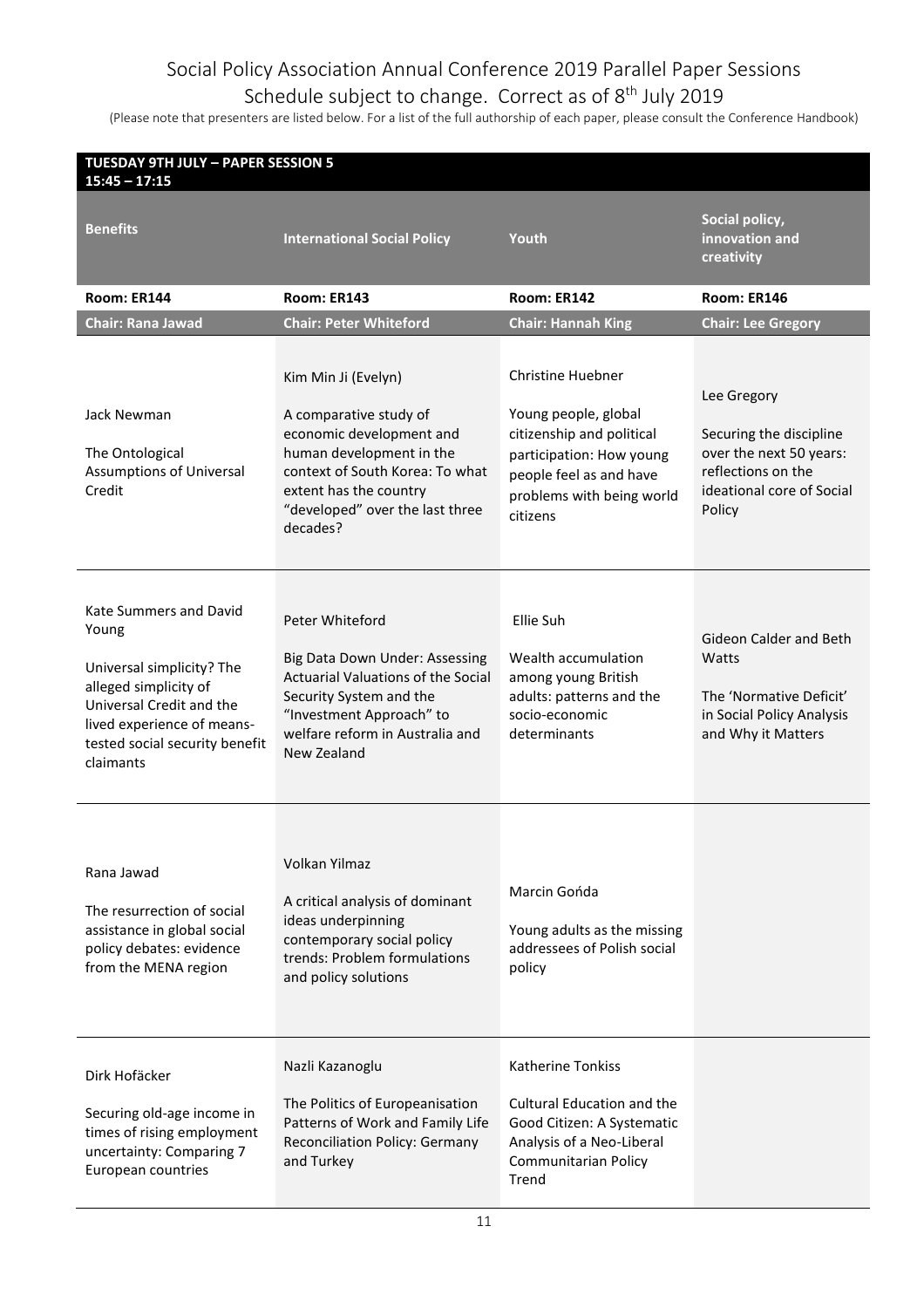### Schedule subject to change. Correct as of 8<sup>th</sup> July 2019

| <b>TUESDAY 9TH JULY - PAPER SESSION 5</b><br>15:45 - 17:15 (continued)                                                                                  |                                                                                                                                                                                             |                                                                                                                                                                   |  |  |
|---------------------------------------------------------------------------------------------------------------------------------------------------------|---------------------------------------------------------------------------------------------------------------------------------------------------------------------------------------------|-------------------------------------------------------------------------------------------------------------------------------------------------------------------|--|--|
| Symposium: Spaces of the<br>welfare state under<br>austerity - part 2<br><b>Convenor: Ellen Stewart</b>                                                 | <b>Symposium: Social policy</b><br>and the analysis of Taxation<br><b>Convenor: Adrian Sinfield</b>                                                                                         | <b>Symposium: From social</b><br>investment to welfare<br>chauvinism: South Europe<br>at crossroads<br><b>Convenor: Antonios</b><br><b>Roumpakis</b>              |  |  |
| Room: ER152                                                                                                                                             | <b>Room: ER157</b>                                                                                                                                                                          | <b>Room: ER153</b>                                                                                                                                                |  |  |
| <b>Chair: Ellen Stewart</b>                                                                                                                             | <b>Chair: Micheál Collins</b>                                                                                                                                                               | <b>Chair: Theodoros</b><br><b>Papadopoulos</b>                                                                                                                    |  |  |
| Ellie Jupp<br>Home space and the<br>geographies of care under<br>austerity                                                                              | Margaret May and Edward<br><b>Brunsdon</b><br><b>Taxation and Work-based</b><br>Benefits in the UK                                                                                          | Remo Siza<br>Towards a welfare<br>chauvinism? The uncertain<br>trajectories of middle class<br>activism                                                           |  |  |
| Sarah Brooks-Wilson<br>Complex needs or kinetic<br>underclass? Exploring<br>paradoxical journey<br>capabilities and<br>requirements in youth<br>justice | <b>Joy Schols</b><br>Revealing the hidden<br>welfare state: A critical<br>examination of the available<br>data on tax expenditures<br>based on the Belgian case of<br>occupational pensions | Andrea Bassi and<br>Alessandro Fabbri<br>The Social Investment<br>approach in the age of<br>austerity. The resilience of<br>Third Sector in Italy                 |  |  |
| <b>Esther Hitchen</b><br>The cut as transformation:<br>Austerity melancholia                                                                            | Sally Ruane, Micheál Collins<br>and Adrian Sinfield<br>The centrality of Taxation to<br><b>Social Policy</b>                                                                                | <b>Theodoros Papadopoulos</b><br>and Antonios Roumpakis<br>Contested futures: Debt,<br>insecurity and the political<br>economy of austerity in<br>Southern Europe |  |  |
|                                                                                                                                                         |                                                                                                                                                                                             |                                                                                                                                                                   |  |  |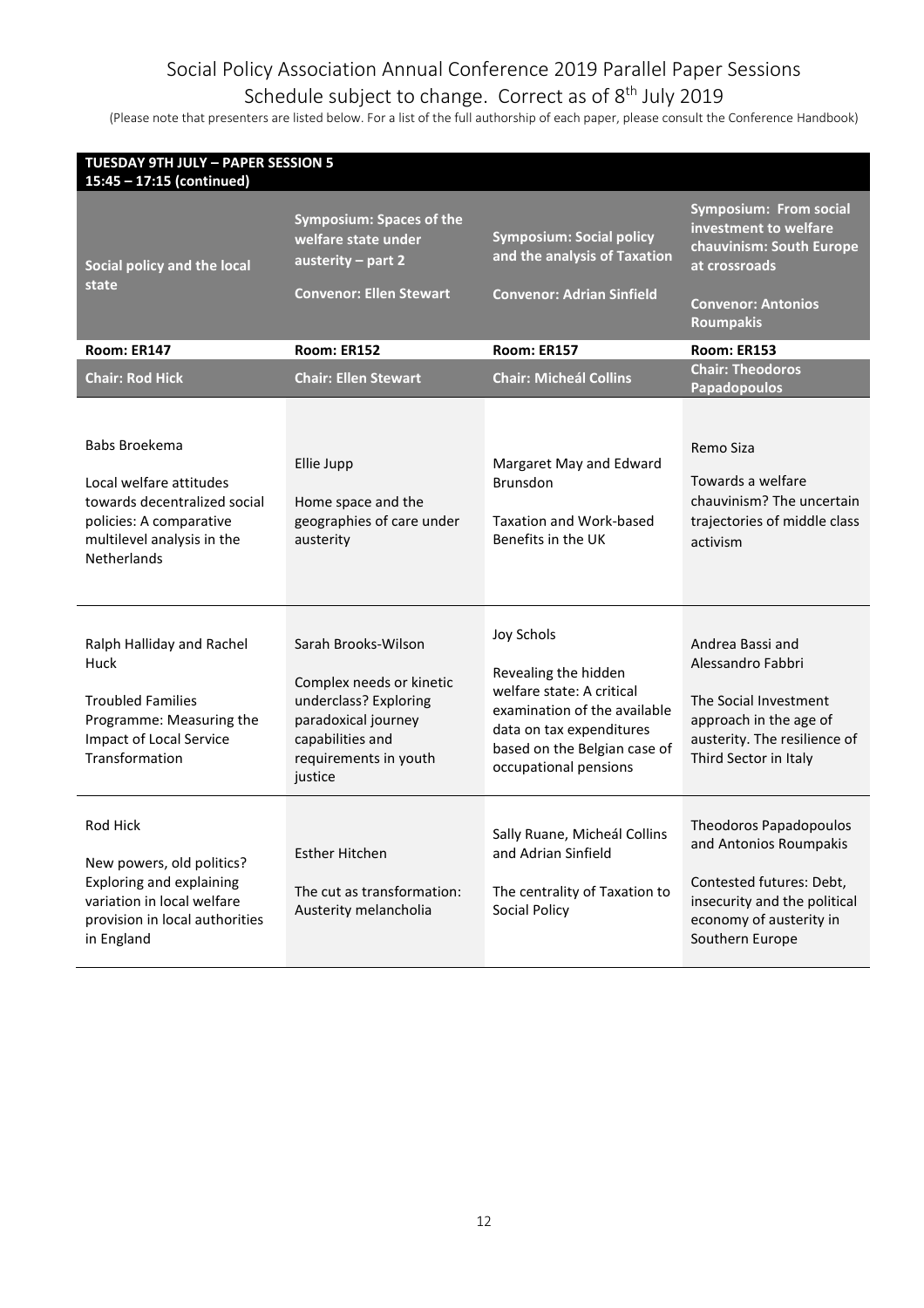### Schedule subject to change. Correct as of 8<sup>th</sup> July 2019

| <b>WEDNESDAY 10TH JULY - PAPER SESSION 6</b><br>09:00 -10:30                                                                                              |                                                                                                                                      |                                                                                                                                             |                                                                                                                              |  |  |
|-----------------------------------------------------------------------------------------------------------------------------------------------------------|--------------------------------------------------------------------------------------------------------------------------------------|---------------------------------------------------------------------------------------------------------------------------------------------|------------------------------------------------------------------------------------------------------------------------------|--|--|
| The politics of<br>impoverishment                                                                                                                         | The State and social policy                                                                                                          | Youth                                                                                                                                       | <b>International social policy</b>                                                                                           |  |  |
| <b>Room: ER155</b>                                                                                                                                        | Room: ER147                                                                                                                          | Room: ER142                                                                                                                                 | <b>Room: ER143</b>                                                                                                           |  |  |
| <b>Chair: Bernard Harris</b>                                                                                                                              | <b>Chair: Stephen Crossley</b>                                                                                                       | <b>Chair: Rob MacDonald</b>                                                                                                                 | <b>Chair: Anne Daguerre</b>                                                                                                  |  |  |
| <b>Bernard Harris</b><br>Parsimony and Pauperism:<br>Poor Relief in England,<br>Scotland and Wales in the<br>Nineteenth and early-<br>twentieth Centuries | <b>Annette Hastings</b><br>Delivering austerity,<br>structural violence and<br>working on the front line                             | Eldin Fahmy<br>Youth poverty and social<br>exclusion in the UK:<br>Beyond austerity?                                                        | <b>Edward Ampratwum</b><br>The politics of LEAP<br>implementation in Ghana:<br>Tracing pathways to uneven<br>effectiveness   |  |  |
| Sarah Sinclair<br>Single parent housing: The<br>role of child support<br>payment and receipt on<br>housing outcomes in<br>Australia                       | <b>Vincent Lee</b><br>Poverty, Marginalization and<br><b>Health Threats concerning</b><br>the South Asian Minorities in<br>Hong Kong | Sarah Weakley<br>The Family Welfare<br>Source and Inequality in<br>Liberal Welfare States:<br><b>Evidence from Cohort</b><br><b>Studies</b> | <b>Keerty Nakray</b><br>Trade Unionism and Welfare<br>States Regimes in Brazil and<br>India: Power Resources<br>Perspectives |  |  |
| Nick Bailey<br>Measuring poverty<br>efficiently using adaptive<br>deprivation scales                                                                      | <b>Rich Moth</b><br><b>Resist the Punitive State:</b><br>Subversive Knowledge and<br><b>Strategies of Transformation</b>             | <b>Rick Bowler amd Amina</b><br>Razak<br>Young People as Cultural<br><b>Critics: Resisting Mono-</b><br><b>Cultural Landscapes</b>          | Wing Han Vera Yuen<br>Policy change in a hybrid regime<br>- the case of retirement<br>protection in Hong Kong                |  |  |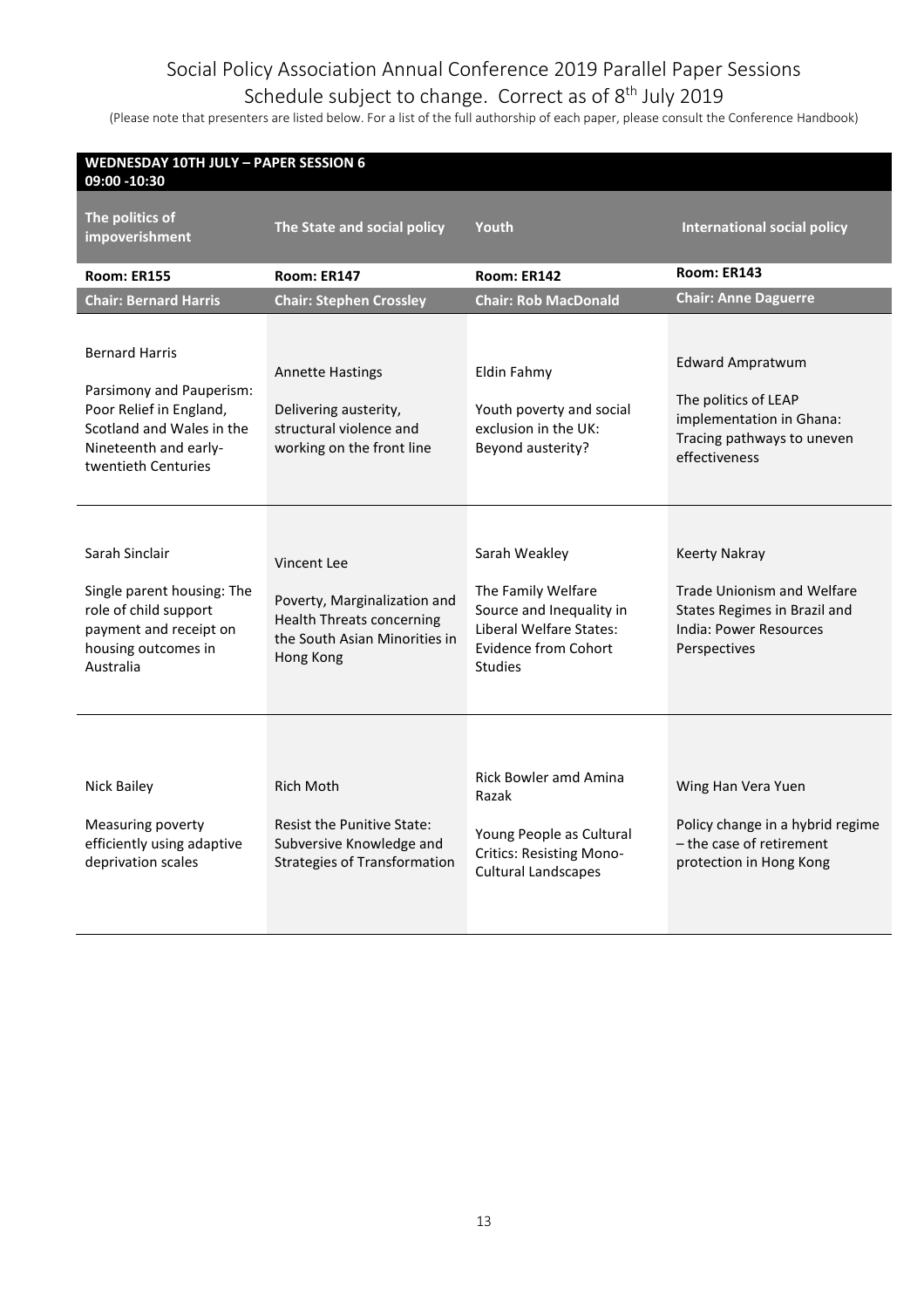| <b>WEDNESDAY 10TH JULY -PAPER SESSION</b>                                                                                                                     |                                                                                                                                                      |                                                                                                                                                                   |
|---------------------------------------------------------------------------------------------------------------------------------------------------------------|------------------------------------------------------------------------------------------------------------------------------------------------------|-------------------------------------------------------------------------------------------------------------------------------------------------------------------|
| 6                                                                                                                                                             |                                                                                                                                                      |                                                                                                                                                                   |
| 09:00 -10:30 (Continued)<br><b>Care and social policy</b>                                                                                                     | <b>Symposium: Connected Communities:</b><br>The Importance of Co-Produced<br><b>Research on Social Isolation and</b><br><b>Loneliness</b>            | <b>Symposium: Universal</b><br><b>Credit: securing the future</b><br>for low income<br>households? - part 3<br><b>Convenor: Rita Griffiths</b>                    |
|                                                                                                                                                               | <b>Convenor: Suzanne Wilson</b>                                                                                                                      | and Mark Simpson                                                                                                                                                  |
| Room: ER144                                                                                                                                                   | <b>Room: ER157</b>                                                                                                                                   | Room: ER153                                                                                                                                                       |
| <b>Chair: Roger Smith</b>                                                                                                                                     | <b>Chair: Suzanne Wilson</b>                                                                                                                         | <b>Chair: Jane Millar</b>                                                                                                                                         |
| Camille Allard<br>'Care leave'- do we have time to care?<br>Implications and challenges for<br>implementing care leave in an ageing<br><b>British society</b> | Suzanne Wilson<br>Connecting Across the Generations:<br>How the co-productive process can<br>inform inter-generational connectivity<br>projects      | Kate Andersen<br>The implications of Universal<br>Credit for women's citizenship:<br>an investigation into mothers'<br>experiences and views of<br>conditionality |
| Chloe Alexander<br>Opportunities to localise policy-making on<br>young carers: learning from an<br>ethnography of children's care work and<br>family life     | Julie Ridley<br>Connected Communities as a catalyst<br>bringing people together in one local<br>community                                            | Marsha Wood<br>Does the childcare element of<br>Universal Credit encourage work<br>and support a better work-life<br>balance for couples with<br>children?        |
|                                                                                                                                                               | Manjit Bola<br><b>Building Community Capital: A case</b><br>study example of single mothers in<br>Murton tackling social isolation and<br>loneliness | David Young<br>Universal Credit: security and<br>volatility                                                                                                       |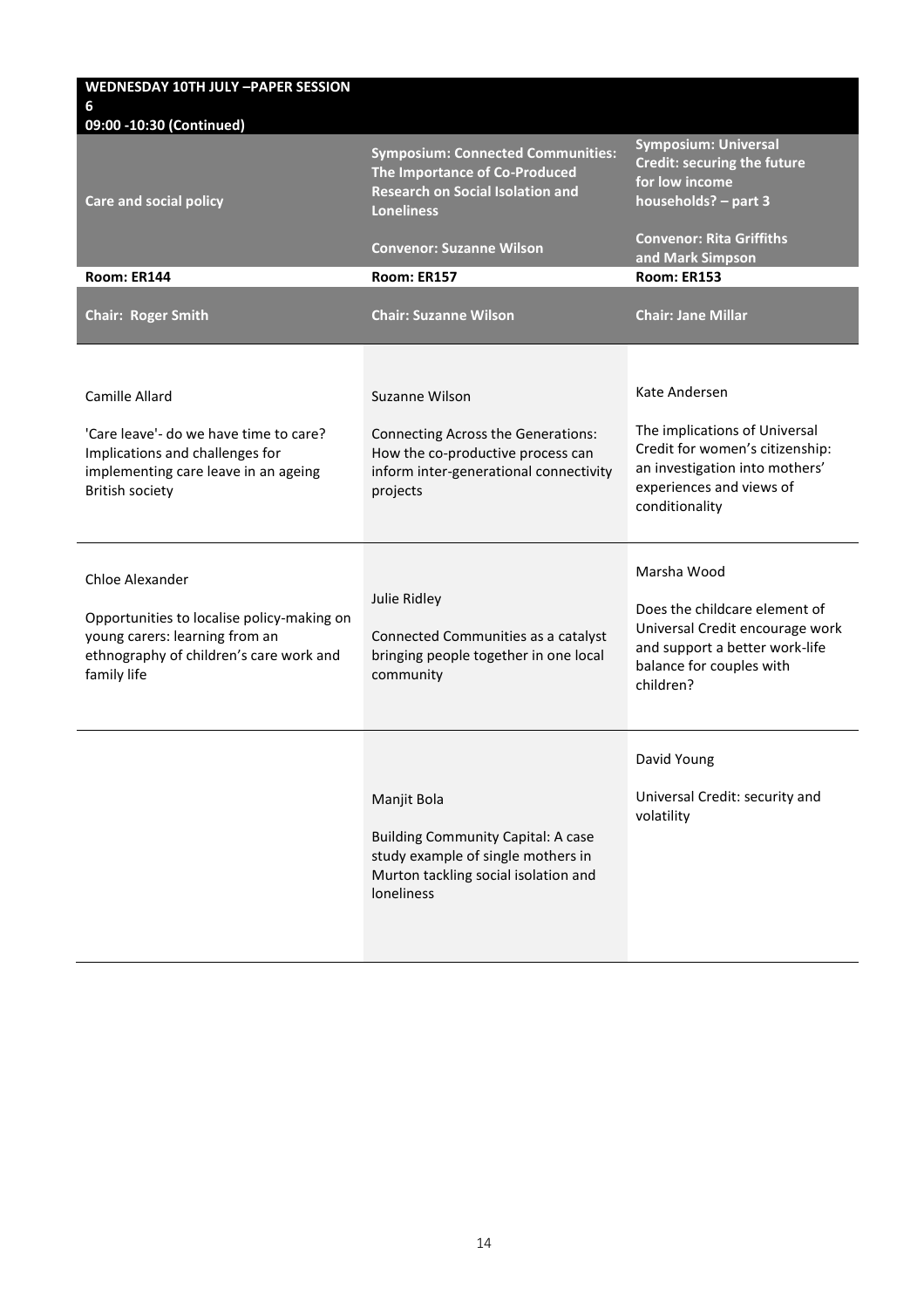#### **WEDNESDAY 10TH JULY – PAPER SESSION 7 11:00 – 12:30**

| <b>Migrants and income</b>                                                                                                                                            | Youth                                                                                                            | <b>Work and poverty</b>                                                                                                                                                                               |  |
|-----------------------------------------------------------------------------------------------------------------------------------------------------------------------|------------------------------------------------------------------------------------------------------------------|-------------------------------------------------------------------------------------------------------------------------------------------------------------------------------------------------------|--|
| Room: ER143                                                                                                                                                           | Room: ER142                                                                                                      | Room: ER144                                                                                                                                                                                           |  |
| <b>Chair: Alison Jobe</b>                                                                                                                                             | <b>Chair: Queralt Capsada-Munsech</b><br>and Vikki Boliver                                                       | <b>Chair: Rod Hick</b>                                                                                                                                                                                |  |
| Weihua Zhao<br><b>Identity Transition and Family</b><br>Consumption Strategy: The<br>Consumption Poverty of Migrants in<br>Urban China                                | Sandro Spiteri<br>Neo-liberal paradoxes in education<br>policy development by a Labour<br>government             | <b>Ruth Tarlo</b><br>Experiences of people with mild<br>learning difficulties who are looking for<br>paid work                                                                                        |  |
| Alban Knecht<br>Dualising and Desintegrating Labour<br>Market Policies for Young Asylum<br>Seekers in Austrian - The core of the<br>populist right-wing welfare state | Queralt Capsada-Munsech<br>The over-representation of grammar<br>school pupils at prestigious UK<br>universities | Sanne van der Valk<br>When caseworkers and benefit-<br>recipients meet: Do frequent and<br>personal meetings contribute to the<br>social and labour market activation of<br>the long-term unemployed? |  |
|                                                                                                                                                                       |                                                                                                                  | Rod Hick<br>In-work poverty, bad jobs, and<br>subjective well-being                                                                                                                                   |  |
|                                                                                                                                                                       |                                                                                                                  | Anja Eleveld<br>Workfare policies and the valuation of<br>unfree labour. The case of the<br><b>Netherlands</b>                                                                                        |  |